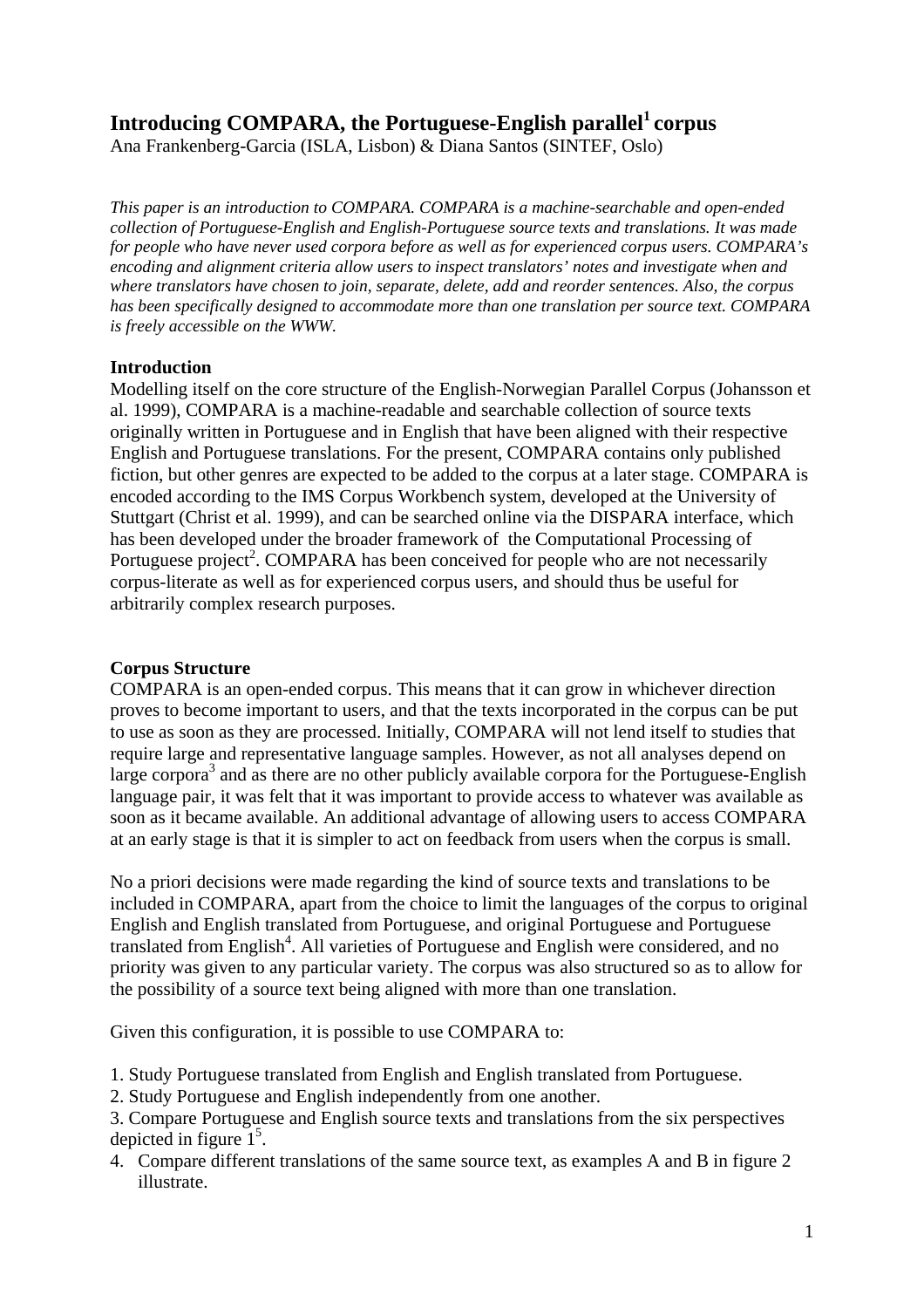# Figure 1



In example A, the source text can act as a common denominator for a study of similarities and differences between Brazilian and European Portuguese. In example B, the source text can act as a common denominator to a study of diachronic differences in translation.

A rather important corollary to this corpus structure is that conventional corpus design issues such as balance and representativeness are simply not addressed. The responsibility of achieving balance (if and when balance is an issue) and of judging the representativeness of the corpus for any given study is left in the hands of the user. To enable users to have control over this, it is possible for them to determine exactly which parts of COMPARA they wish to search.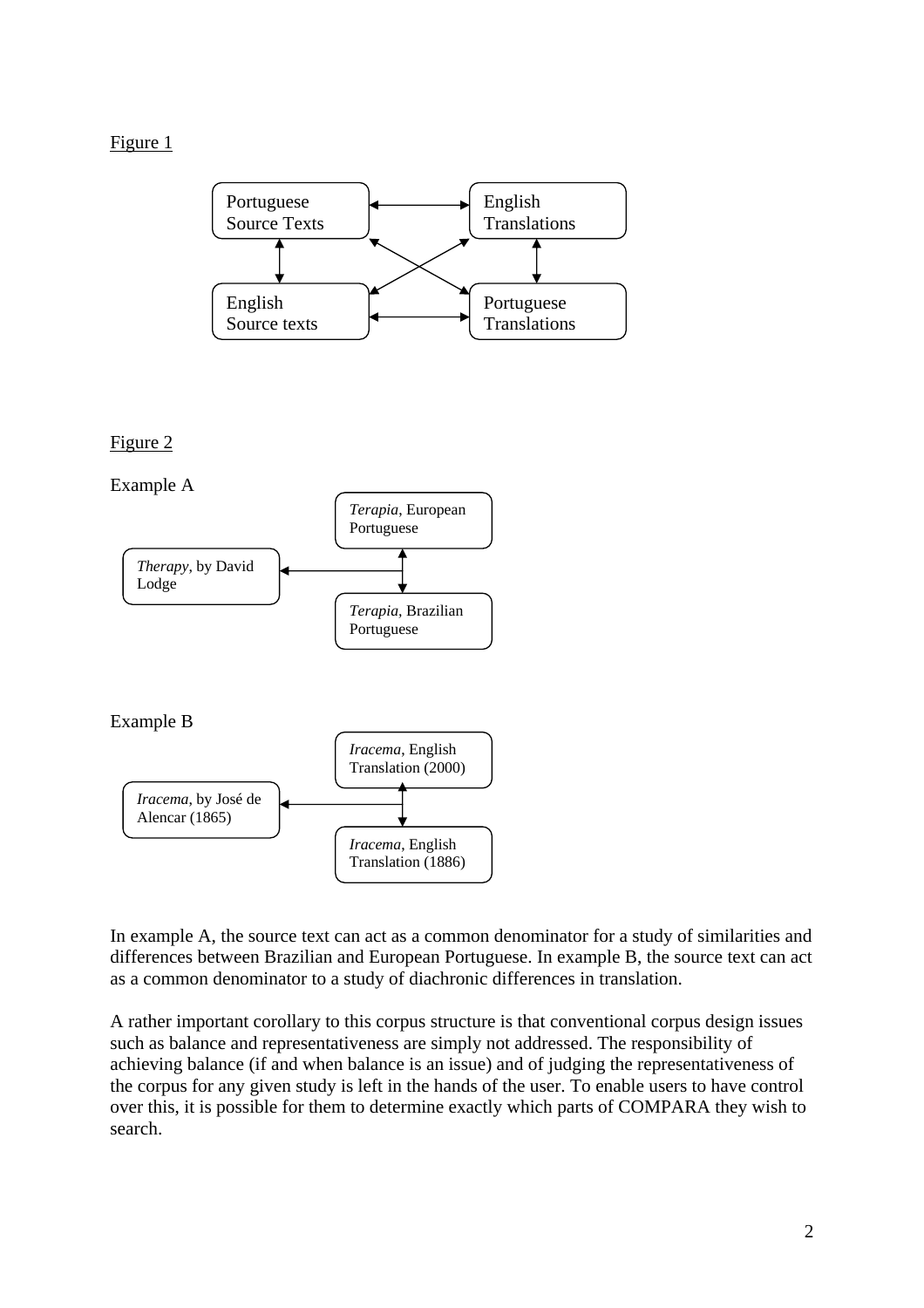The corpus can be automatically narrowed down so as to search only within specific varieties of Portuguese and English, and any language variety combination is possible. For example, users can search only Brazilian Portuguese and British English, or all varieties of Portuguese but only American English, and so on.

It is also possible to narrow down the corpus by date of publication. Users who wish to focus only on contemporary (or non-contemporary) language, for example, can automatically remove from their searches source texts and translations published before (or after) any particular date.

The third narrowing-down option available allows users to select exactly which texts they want to use in their searches, thus creating their own, tailor-made sub-corpora of COMPARA. For example, it is possible to search texts by only one particular author, group of authors, translator, and so on.

Eventually, when texts of different genres are included in the corpus, there will also be an option that allows users to select texts automatically by genre.

To help users assess the questions of balance and representativeness, access to information on the size of each separate text in the corpus is provided. The full reference of all the texts in the corpus plus extra-textual information on copyright and language variety are also provided.

# **Text selection**

Although COMPARA is to remain open to different genres, the initial corpus contains only fiction. Obtaining copyright clearance for a corpus of fiction is notoriously difficult, and requesting permission to use the same texts in two different languages is twice as complicated. For the Portuguese-English language pair, however, there are several good reasons for taking fiction as a starting point.

To understand this, one should note that in the world there is far more English translated into Portuguese than Portuguese translated into English. When looking at how this reality applies to a few individual genres, it can be seen that:

- *Academic prose*. There are practically no translations of Portuguese into English. Portuguese-speaking intellectuals and scientists usually write and publish directly in either Portuguese or English, and it is only very rarely that academic books and articles originally written in Portuguese appear in English translation. Conversely, as most Portuguese-speaking academics are expected to be able to read in English, scientific articles in English translated into Portuguese are not very common.
- *Journalistic texts*. Although Portuguese-language magazines and newspapers often buy news articles written in English, the Portuguese version they publish is often an adaptation more than a translation<sup>6</sup>. Conversely, Portuguese-language newspaper articles in English translation are practically inexistent.
- *Instruction booklets.* There is far more English translated into Portuguese than Portuguese translated into English in the texts that accompany consumer goods. Also, these texts do not usually go through the editing and proofreading stages normally required of published texts<sup>7</sup>, so their quality can be extremely variable. Finally, it is not always possible to determine whether Portuguese has been translated directly from English and English from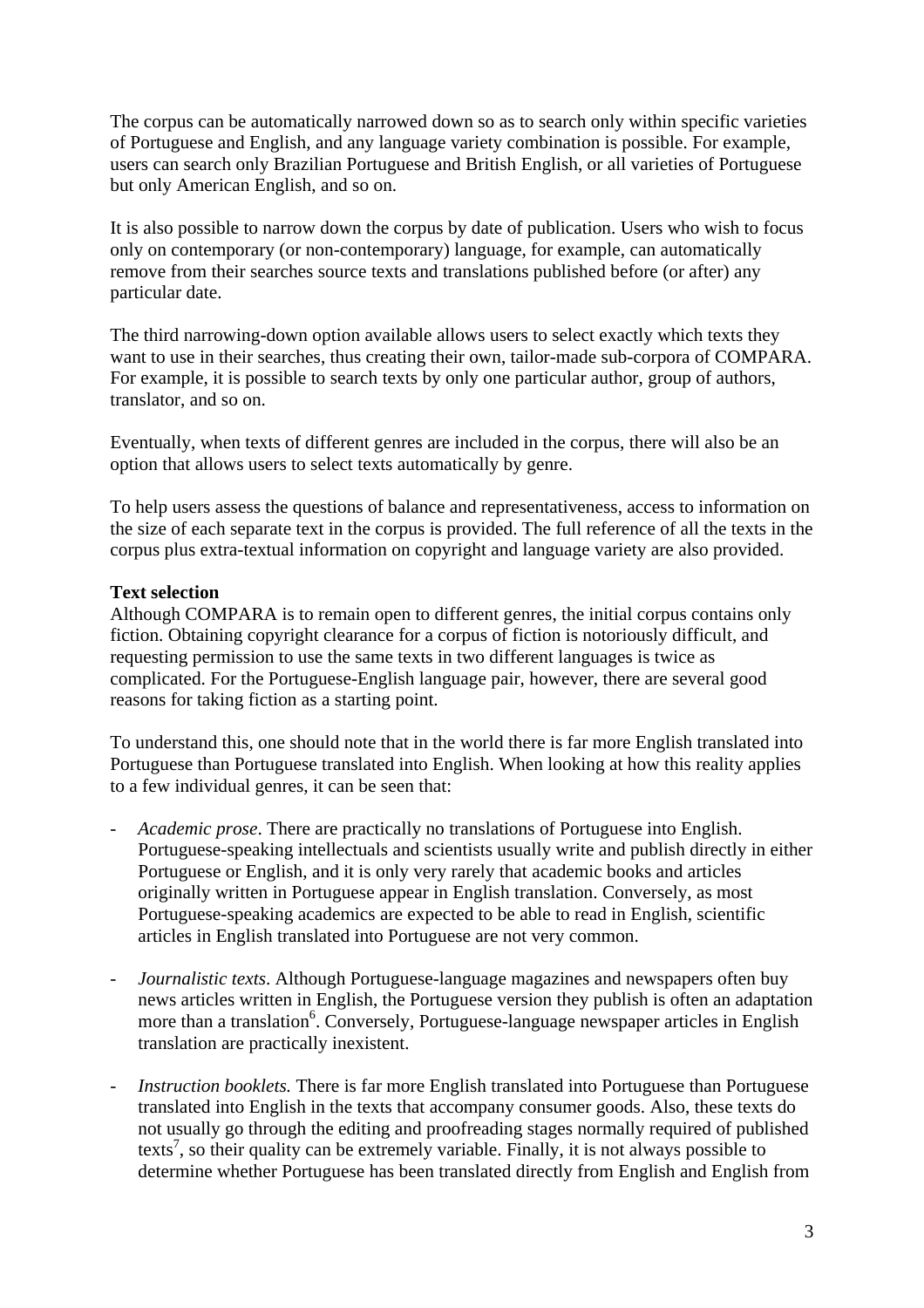Portuguese: this type of translation is often relayed, with other languages standing in between.

- *Tourist brochures.* Tourist brochures in Portuguese translation are practically inexistent: Portuguese-speaking tourists abroad are expected to get by in other, more widely known languages. In contrast, almost all material destined to be read by tourists in Portuguesespeaking countries comes with an English translation. Quality is also an issue. Like instruction booklets, tourist brochures do not seem to be as carefully edited and proofread as published texts.
- *Fiction.* Although the amount of Portuguese fiction translated into English cannot be compared with the amount of English fiction in Portuguese translation, there are quite a few Portuguese-speaking fiction writers who have been translated into English<sup>8</sup>. A survey carried out in the very beginning of this project revealed that there are over 100 titles currently in print. Although there is no absolute guarantee of quality in the translation of fiction, these translations usually have to go through several stages of editing and proofreading, and are normally undertaken by qualified and experienced translators, not to mention the fact that the quality of the source texts is also relevant – while original fiction has to merit publication in the first place, this is not always true of certain tourist brochures, instruction manuals, etc.

This is obviously not the place for an extensive analysis of the present Portuguese-English translation reality for each individual genre. The brief outline given above, however, should serve to justify the choice for an initial corpus of fiction.

As COMPARA is publicly accessible on the Internet, we anticipated that it would be extremely hard to obtain permission to use fiction texts that are still in copyright. This factor overruled all possible arguments in favour of requesting permission to use integral texts<sup>9</sup>. Despite the choice for using extracts rather than entire texts, an attempt was made not to replicate design problems encountered in other corpora based on text extracts. The English-Norwegian Parallel Corpus, for example, used similar length extracts taken only from the beginnings of novels, and this was found to be a disadvantage by Santos and Oksefjell (1999) when attempting to validate corpus-based contrastive work. In COMPARA, extracts of around 30% of the total of each work were selected at random from their beginning, middle or end.

#### **Alignment**

Aligning source texts and translations is not simple, for translators do not always translate texts in a predictable and linear manner. Translators may (and often do):

- a. split source-text sentences into two or more sentences in the translation
- b. join two or more source-text sentences together, rendering them as a single translation sentence
- c. leave things out
- d. insert elements that were not present in the source text
- e. reorder elements so that the order in which they appear in the translation differs from that in which they appear in the source text.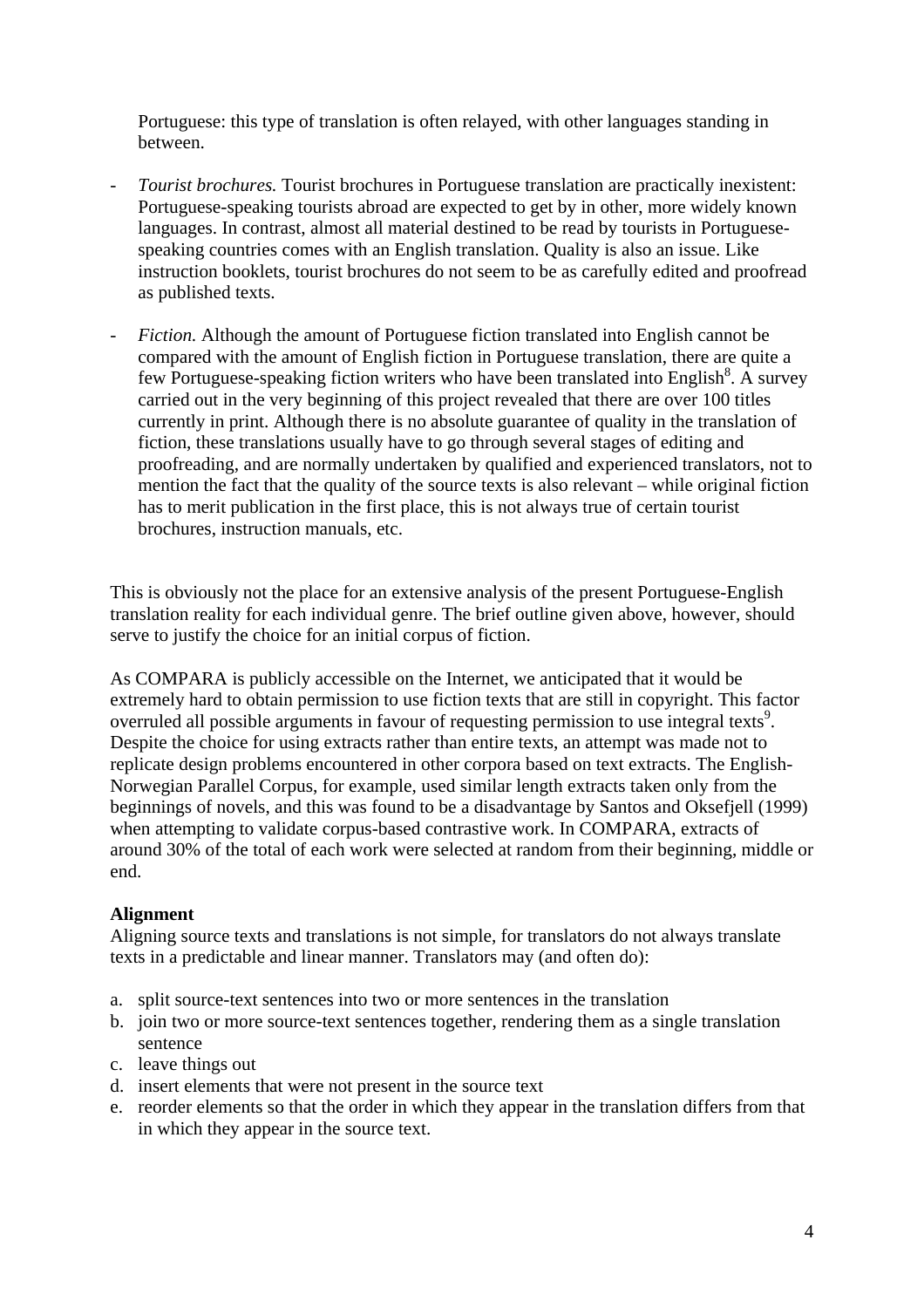Existing parallel corpora which take the sentence as the basic unit for text alignment assume that sentences are not very often split, joined and reordered in translation (Véronis, 2000). They also do not pay too much heed to the direction of translation. Although these assumptions might be necessary if one is to automatically align large amounts of text, they also prevent one from using aligned corpora to study factors which are in themselves interesting to translation studies: i.e., what makes translators join, separate, add, remove or reorder sentences.

In COMPARA, we felt it was important to align texts directionally always from source to translation. This would not only open the way to a better understanding of translators' decisions, but would also facilitate the process of analysing multiple translations of the same source text. The basic unit of alignment in COMPARA was therefore defined as the sourcetext sentence, which means the direction of translation is intrinsically taken into account.

Whenever there is not a one-to-one sentence correspondence between source and translation, the sentences in the translation are split or joined together to conform to the way sentences were originally divided in the source text. Thus an alignment unit is always one orthographic sentence in the source text and the corresponding text in the translation, whether it is one, more than one, or even only part of a sentence. Source-text sentences that have been left out of the translation are aligned with blank units. Sentences that have been added to the translation with no corresponding text in the original are fitted into the nearest preceding alignment unit. Figure 3 summarizes these alignment criteria.

# Figure 3

| <b>SOURCE</b> | <b>TRANSLATION</b>       |
|---------------|--------------------------|
|               | S                        |
| S             | $S, S$<br>$\frac{1}{2}S$ |
| S             |                          |
| S             | Ø                        |
| R             | $S(+S)$                  |
|               |                          |

Apart from the above, if there are any sentences that have been reordered in the translation, they are aligned with the sentences that prompted them in the source texts, and the original published order is marked so that sentence reordering, a non-trivial aspect of translation studies, can be automatically retrieved.

None of the existing automatic aligners seem to take the direction of translation into account. The aligner used in COMPARA – EasyAlign tool (v.1.0) written for use with the IMS Corpus Workbench – does not single out source text sentence divisions as being more important than translation text divisions. Whenever source and translation sentence divisions do not correspond, EasyAlign either matches one (source sentence) to many (translation sentences) which is fine according to COMPARA's alignment criteria - or it matches many (source sentences) to one (translation sentence) - which is not what COMPARA's alignment requires. When one-to-many cases occur, automatic sentence separators for Portuguese and English are applied in order to tag those translation units appropriately. When many-to-one matches are detected, the source text sentences that have been kept together have to be manually separated and matched to the corresponding text in the translation.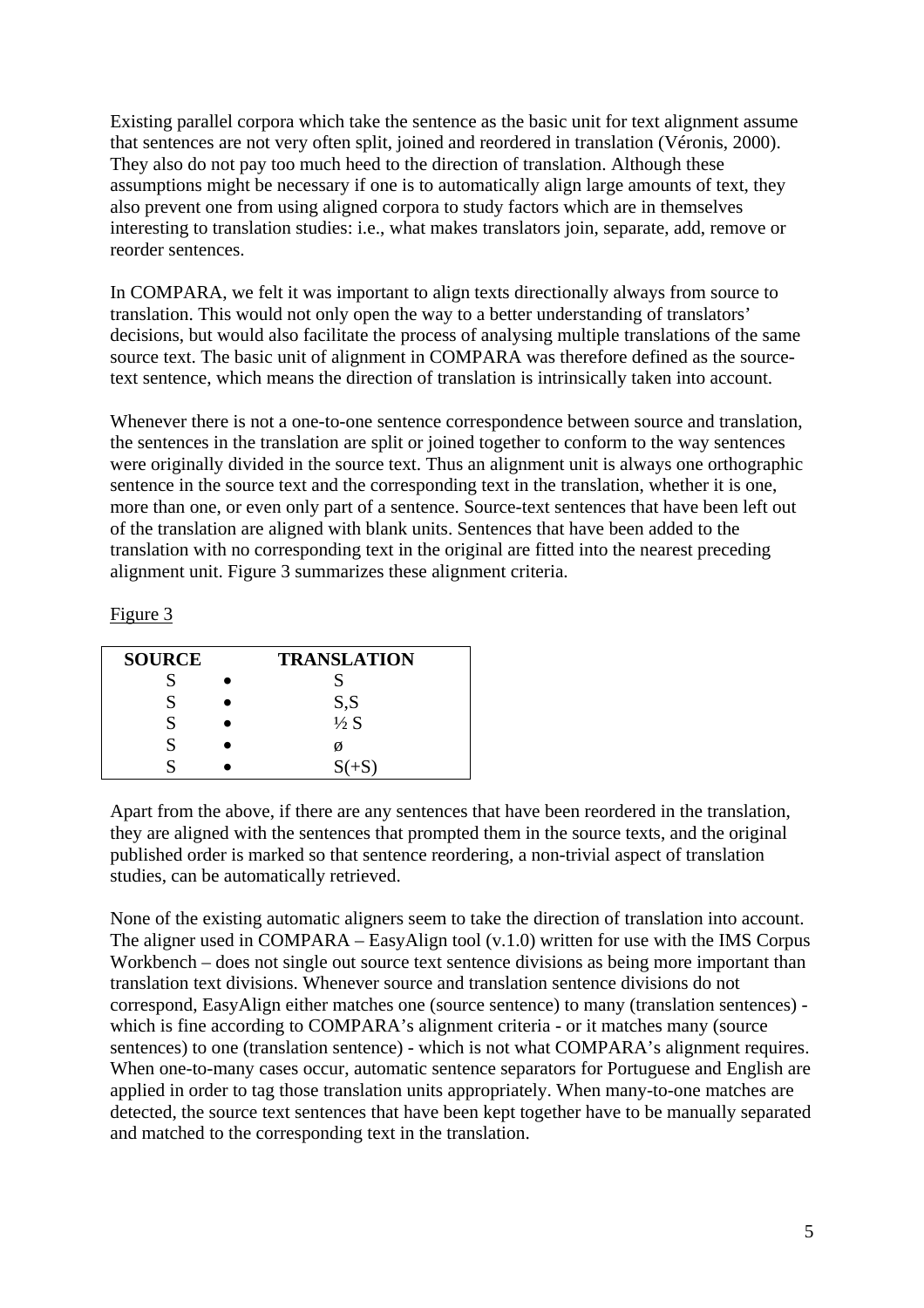Because COMPARA's alignment criteria requires that source-texts should always be divided in the same way no matter which translation they are aligned with, source texts can act as common denominators to multiple translations, as previously shown in figure 2. Also, because the alignment is directional, it is possible to search automatically for translational discourse changes such as where and when translators have decided to join, split, delete, add or reorder sentences<sup>10</sup>

# **Additional markup**

Apart from alignment markup, COMPARA also marks highlighted text whenever it is used to set off titles, foreign words or within-sentence emphasis, thus facilitating the automatic retrieval of these features.

Categorizing highlighted text in this way, however, is not as straightforward and unambiguous as it seems. In Julian Barnes´s *Flaubert's Parrot*, for example, titles like *Un coeur simple* and *Madame Bovary* can be classified as both title and foreign. However, in the case of *Madame Bovary,* since both the English and Portuguese translations of this title are also *Madame Bovary,* and given that *Madame Bovary* is a proper name, it could be reasonably argued that it should be marked just title, but not foreign.

Marking foreign words *per se* is also not simple. The boundaries dividing what an author or translator (not to mention a corpus maker) considers or not to be foreign is by no means clearcut. For example, in Margaret Jull Costa's English translation of Sá-Carneiro's *Lúcio's Confession,* words like *coupé* and *décolletage* are not in italics but *manqué* and *passé* are.

There may also be a certain amount of difficulty in discriminating between text that has been highlighted because it is foreign and text that has been highlighted for emphasis. In David Lodge's *Therapy,* at one point it is hard to tell whether *Au contraire* has been italicised just because it is foreign or both because it is foreign and for emphasis.

For the sake of consistency, then, the criteria outlined in figure 4 have been adopted when inserting title, foreign and emphasis marks. According to these criteria:

a. Titles and foreign and emphatic words and phrases that have not been highlighted by the author or the translator have not been marked in the corpus.

b. Highlighted text indicating features other than titles, foreign words and phrases, and within-sentence emphasis (like changes of voice, for example) have not been marked.

c. Whenever the categories for title, foreign and emphasis overlap, title overrules foreign, which in turn overrules emphasis. Thus emphasis is only marked if it is neither foreign nor title, and foreign is only marked if it is not title.

In addition to the above, translators' notes have also been marked and the body of the notes have been inserted in the text at the point which their identifiers appear. This allows users to study exactly when, where and why translators' notes were thought to be appropriate. The implementation of this particular feature involved the initial removal of the notes in order not to damage automatic alignment, and then putting them automatically back in place.

Obvious typographical errors that escaped proofreading in the editions from which the texts were extracted have been corrected and marked. However, because we assumed that the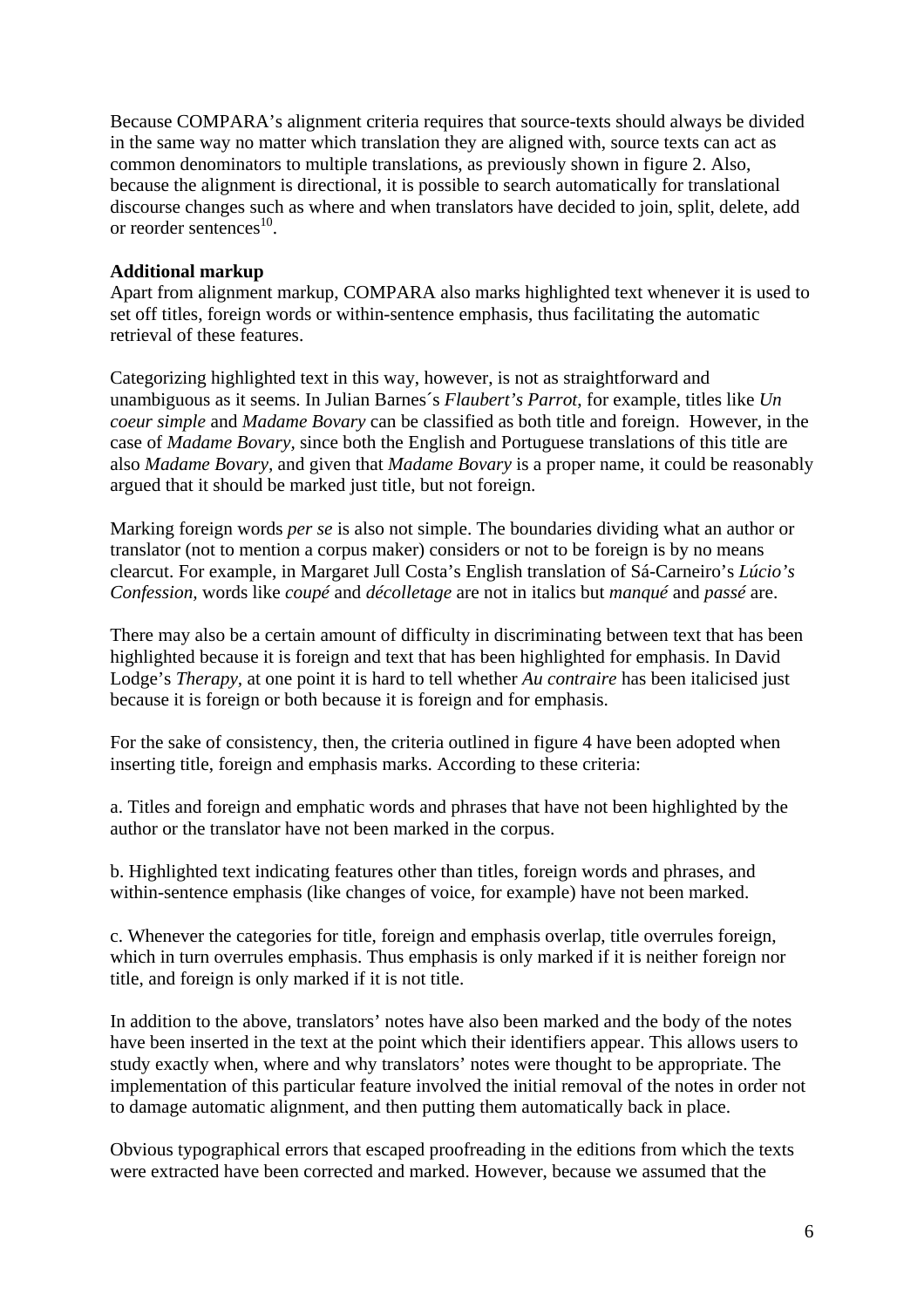retrieval of these errors was not important for translation studies, there is no corresponding query in the interface.

Figure 4



# **Accessibility**

One of our major concerns in creating COMPARA was to make it widely accessible to anyone interested in comparing and contrasting English and Portuguese. The most logical way of providing widespread access to COMPARA seemed to be to enable the corpus to be searched via the Internet<sup>11</sup>.

A particularly delicate matter for a corpus that is to be made available online is the copyright issue. In COMPARA, users only have access to the results of their search queries, and are not be able to read or copy the corpus excerpts in their entirety<sup>12</sup>.

The groundwork for actually making COMPARA available online had been previously laid by the Computational Processing of Portuguese project, whose objective is to create, evaluate, catalogue and distribute Portuguese language computational resources. Thanks to their collaboration, providing free online access to COMPARA was mainly a matter of developing the DISPARA interface, which serves as a bridge between the IMS Corpus Workbench software and the specific requirements of  $COMPARA<sup>13</sup>$ .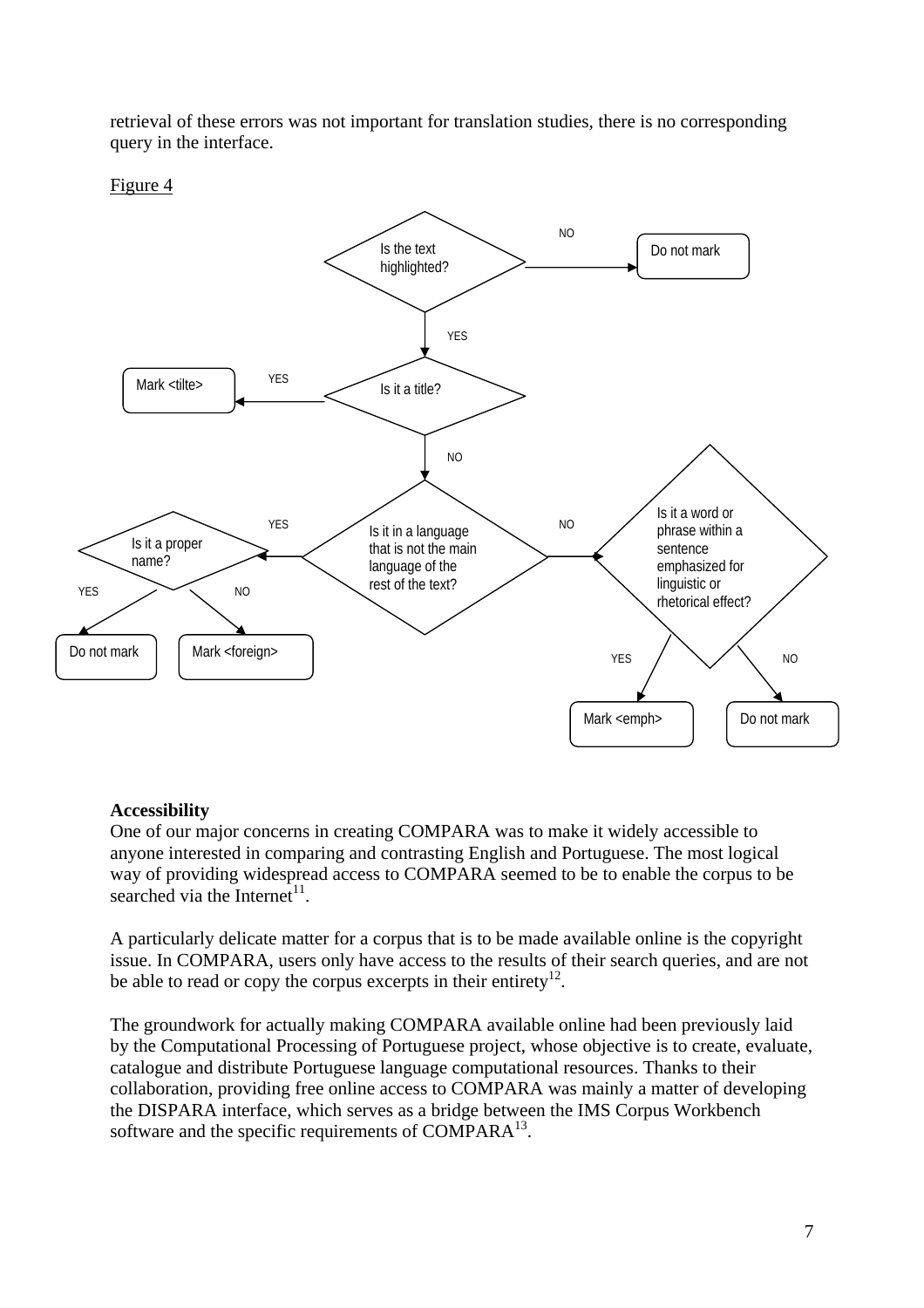COMPARA can be accessed free of charge at http://www.portugues.mct.pt/COMPARA/. No registering or password is necessary. Every page in the COMPARA website is available in both Portuguese and English, so that people with very little Portuguese or very little English can still access them. Two search options are available. The Simple Search was made for people who have never used corpora before. It allows users to search the entire corpus either in the Portuguese-English or in the English-Portuguese direction. The Complex Search was made for those who want to conduct more sophisticated queries. It allows users to choose the search direction (an option to consider if the directionality of translation is relevant to a particular query), to narrow down the corpus (and so control which texts they are going to use if their queries require a balanced corpus or a specific subset or other of the corpus), and to select how the results are to be presented. Users can view concordances, distribution of forms (for queries involving more than one form, for example, *untrue/false*), distribution of sources (how a search expression is distributed in the texts within the corpus) and a quantitative wrap up (the distribution of the search expression in the two languages, for searches that involve alignment constraints - see below). When defining a query, the IMS Corpus Workbench syntax (Christ et al. 1999) can be used to include in a single query different spellings of a word (for example, *analyse* and *analyze*), different morphological variants of a word (for example, *walk*, *walked*, *walks*, etc.), a word and a collocate with any number of elements in between (for example *make* and *decision*), and so on. It is also possible to enter alignment constraints. For example, users searching for the Portuguese translation of *yes*, which is often rendered as *sim*, can retrieve just the cases in which *yes* is translated into *sim* or just the cases in which *yes* is translated into something other than *sim14*.

In addition to this, users can inspect translators' notes, emphasis, foreign words and expressions, and titles. Finally, users can inspect alignment properties and see when and where translators have decided to join, separate, delete and add sentences to the translation. The possibility of looking at reordered sentences was not yet operational at the time this paper was written.

#### **Output**

Thinking of language learning and translation training in particular, it was important that the results should be presented in a way that would be easily transposable to the classroom. The concordances in COMPARA are displayed in two columns, with the Portuguese or English search item appearing in bold on the left-hand side, and the corresponding text in English or Portuguese on the right-hand side. Displaying the results in columns rather than in rows makes it easier for the user to compare different translations of the same search string and scroll up and down the results on screen.

Instead of a key-word-in-context (KWIC) concordance with a fixed number of characters to the left and to the right, the context is always one full source-text sentence and the corresponding text in the translation. Full source text sentences can help one understand the choices underlying a given translation better than a set number of characters to the left and to the right of the search string, although in some cases more co-text may be necessary. There are plans to allow the user to expand the amount of co-text given within the limits of fair-use, but this feature was not yet operational at the time this paper was written.

Next to each parallel concordance displayed, there is a link to the full reference of the pair of texts from where it was retrieved. This makes it easier for users to identify the source text and the translation in question, should additional, extra-textual information (like authorship, date of publication, language variety, and so on) be important to help one understand a translation.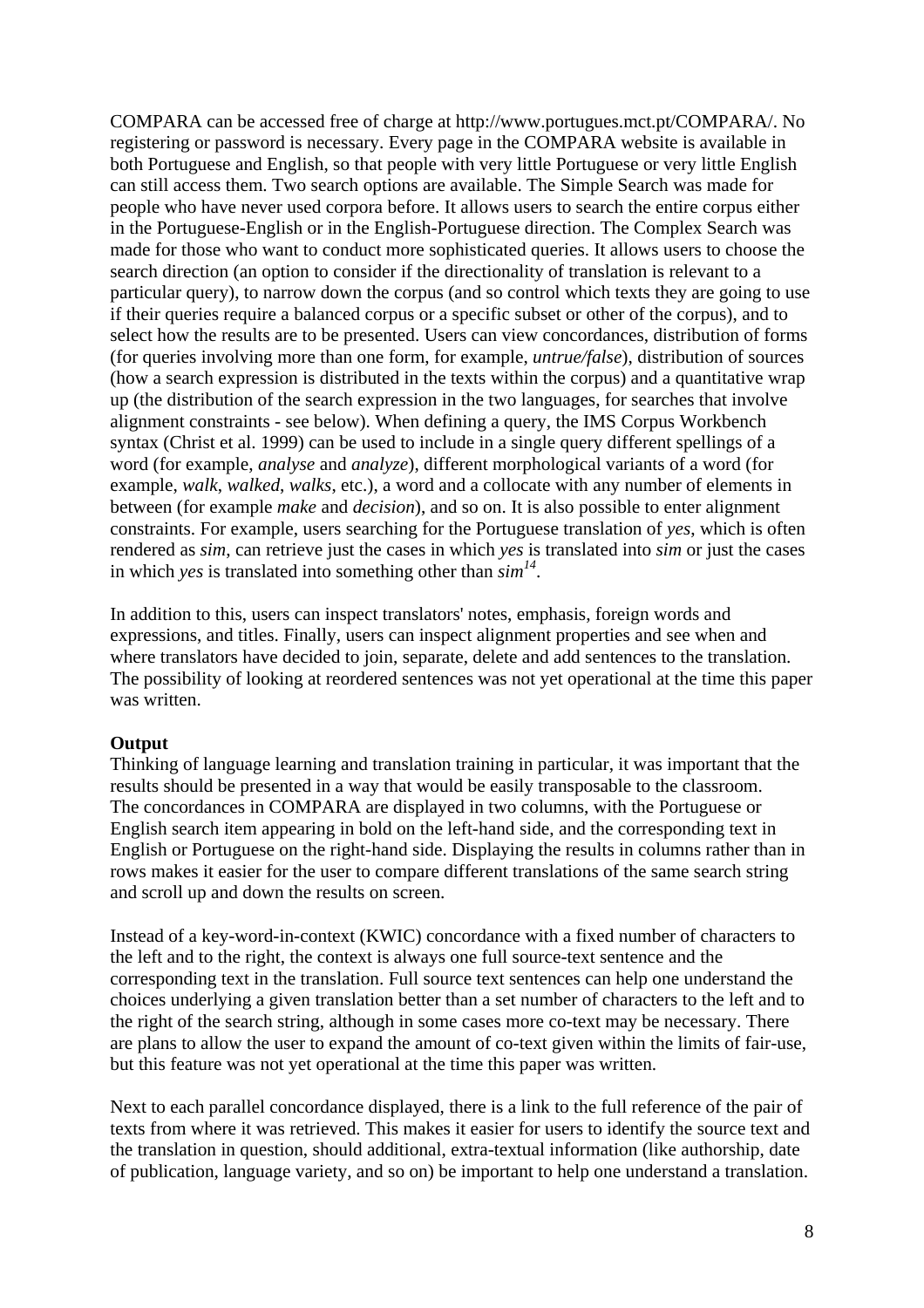Language learners can be trained to use COMPARA to look things up for themselves, and there are many ways the corpus can be used in the language or translation classroom. As proposed in Frankenberg-Garcia (2000; forthcoming), it is not unduly complicated to edit the results obtained in COMPARA so as to convert them into teaching materials. Appendix 1 contains a sample cloze exercise based on the output of COMPARA, in which students are required to give the Portuguese translation of *even,* a word susceptible of creating confusion among native speakers of Portuguese given its different meanings and translations*.* To prepare the exercise, a search for *even* was carried out in COMPARA, and the results were saved as an HTML file. The file was then opened from within a word processor and edited. The table menu was used to delete the row where corpus reference links appear (not necessary for the exercise), and the replace function was used to change the Portuguese translations of *even*  (*até, mesmo, sequer* and *ainda*) into blank spaces.

Appendix 2 contains an extract of a worksheet prepared to help students understand different uses of negative prefixes in English and Portuguese. Based on the principle of data-driven learning (Johns 1991), students are asked to look at the concordances extracted from COMPARA and underline the Portuguese words that correspond to English words beginning with the negative prefix *un*. The exercise helps students realize that negative prefixes seem to be used much more sparingly in Portuguese, and that translators use different strategies to deal with them. Out of the 57 occurences of English words beginning with the negative prefix *un* contained in the total exercise, less than half were translated into a word containing a Portuguese negative prefix. Negative particles and root antonyms (for example, *false* instead of *untrue*) were frequently used as alternative translation strategies.

#### **Current corpus and concluding remarks**

COMPARA was first announced in January 2001. At the time this paper was written, COMPARA had permission to include extracts of 60 different Portuguese-English text-pairs by authors and translators from Angola, Brazil, Mozambique, Portugal, South Africa, the United Kingdom and the United States. These texts represent the combined product of the work of 33 authors and 31 translators<sup>15</sup>. The part of the corpus available for research presently adds up to around 190 K words in each language. In less than six months, COMPARA has had over 3000 visits from more than 400 different computers. It is hoped that feedback from users will contribute towards the development of COMPARA, and that this might take place alongside a growing interest in the use of corpora for research and education.

#### **Notes**

 $\overline{a}$ 

<sup>&</sup>lt;sup>1</sup> Parallel is being used here to refer to a bilingual collection of source texts and their translations. In the contrastive linguistics tradition, this would have been referred to as a translation corpus. 2

<sup>&</sup>lt;sup>2</sup> For further information on the Computational Processing of Portuguese project, see

http://www.portugues.mct.pt.

 $3$  For Biber et al.(1998), different analyses require different sized corpora, and the optimum size of a corpus for an analysis to be reliable is something that can be investigated empirically. It has been shown that lexicographic studies, for example, require larger corpora than studies investigating grammar alone.

<sup>&</sup>lt;sup>4</sup> Following Baker (1998), it is believed that there are distinctive differences between texts written originally in one language and texts translated into that same language.

<sup>5</sup> As in the English-Norwegian Parallel Corpus.

<sup>&</sup>lt;sup>6</sup> R.Garcia, journalist at the Portuguese daily PUBLICO, personal communication. Pearson (2000) reached a similar conclusion after analysing French translations of *Scientific American.* <sup>7</sup>

<sup>&</sup>lt;sup>7</sup> For Biber (1993), "published" means not only printed in multiple copies, but also copyright registered or recorded by a major indexing service.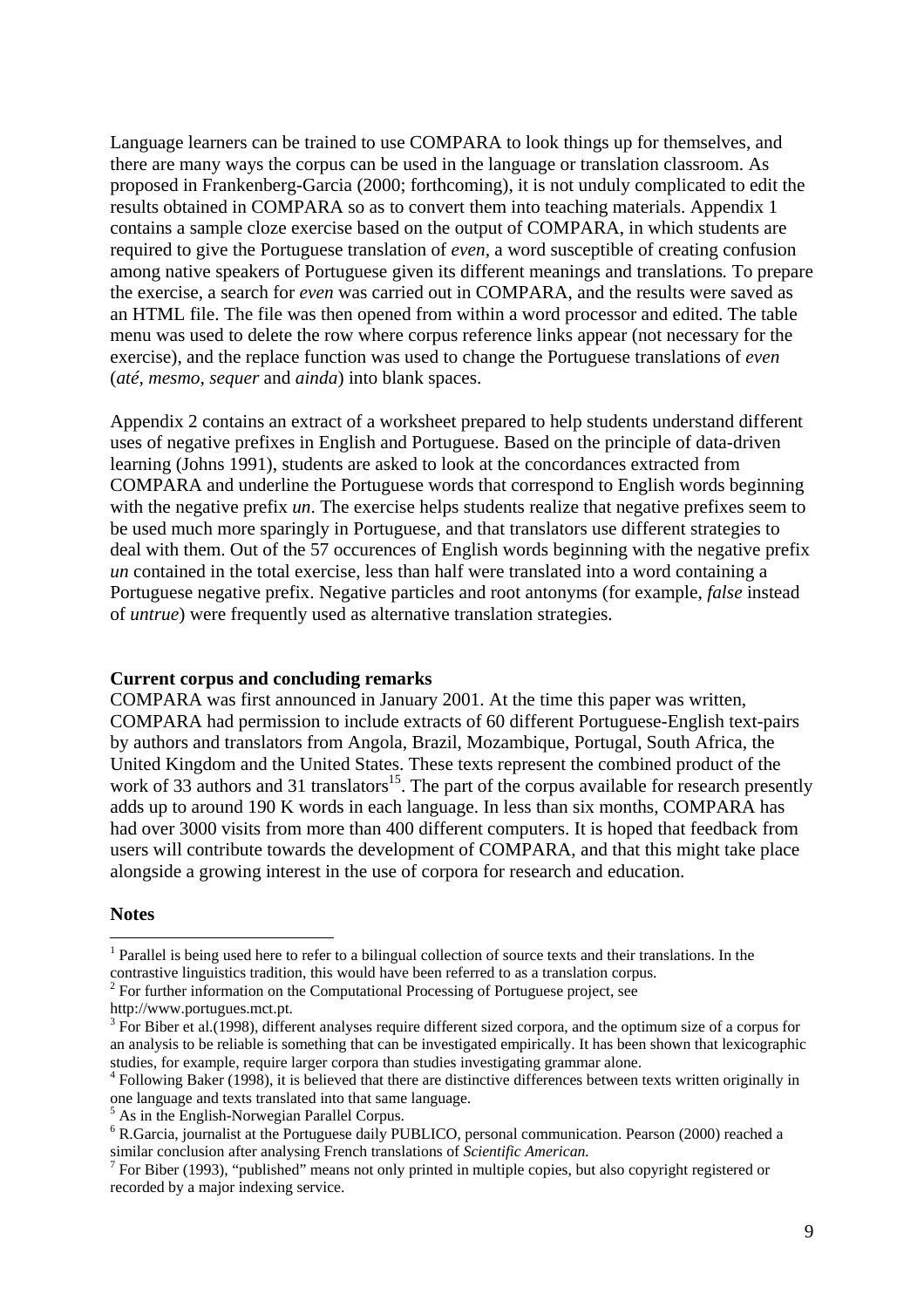8 <sup>8</sup> Similarly, there is more English fiction translated into Norwegian than Norwegian fiction translated into English (Johansson, S. , Ebeling, J. and Oskefell, S 1999).

<sup>10</sup> Ideally, it would have been desirable to retrieve the addition, deletion and reordering of clauses, for, as Malmkjaer (1997) put it, it is at the level of the clause that translation sense for sense and translation structure for structure usually meet. Empirical evidence of this for the Portuguese-English pair can be found in Santos (1994). Clause alignment was not an option, however, because of the extreme difficulty in detecting clause boundaries automatically.

 $11$  Several other advantages of making corpora available online are outlined in Santos (1998).

<sup>12</sup> The maximum number of concordances shown is 500. If the user chooses to search only a subset of the corpus, then this number is further limited to 200. Whenever the results exceed these limits, the concordances shown are selected at random. Even if for certain queries it is not possible to *show* all the concordances, the total number of solutions found is always provided, so that the user can at least have a quantitative measure of the results.

<sup>13</sup> DISPARA is a general system for DIStributing PARAlell corpora on the Web. Although the system was conceived to cater for the specific needs of COMPARA, it can also be very easily adapted to other parallel corpora encoded according to the IMS Corpus Workbench.

<sup>14</sup> There is no underlying word alignment. The search is based on finding out whether or not *sim* is present in the Portuguese alignment unit corresponding to the English alignment unit containing *yes*. <sup>15</sup> For a full, regularly updated list of the texts in COMPARA, see:

http://www.portugues.mct.pt/COMPARA/CorpusContents.html

#### **References**

Baker, Mona (1995) "Corpora in translation studies: an overview and some suggestions for future research" *Target* 7, 2, pp 223-243.

Baker, Mona (1998) "Reexplorer la langue de la traduction: une approche par corpus" in Laviosa, S. (ed.) *The corpus-based approach: a new paradigm in translation studies*. Special Issue of META, XLIII, 4.

Biber, Douglas (1993) "Representativeness in corpus design", in *Literary and Linguistic Computing,* 8, pp 243- 257.

------, S. Conrad & R. Reppen (1998) *Corpus linguistics: investigating language structure and use*. Cambridge: Cambridge University Press.

Christ, Oliver, B. Schulze, A. Hofmann & E. Koenig (1999) "The IMS Corpus Workbench: Corpus Query Processor (CQP): User's Manual", Institute for Natural Language Processing, University of Stuttgart, March 8, 1999 (CQP V2.2).

Frankenberg-Garcia, Ana (2000) "Using a translation corpus to teach English to native speakers of Portuguese" in *Op.Cit.* Vol. 3, 65-78.

------ (*forthcoming)* "COMPARA, language leraning and translation training", in *Proceedings of Training the Language Services Provider for the New Millennium.* Porto, 25-26 May 2001.

IMS Corpus Workbench. Available at http://www.ims.uni-stutgart.de/CorpusWorkbench/

Johansson, Stig, J. Ebeling & S. Oksefjell (1999) English-Norwegian Parallel Corpus: Manual http://www.hf.uio.no/iba/prosjekt/ENPCmanual.html [Access Date 7/7/2000]

Johns, Tim (1991) "Should you be persuaded: two examples of data-driven learning" in *ELR Journal* Vol.4, 1- 16.

<sup>&</sup>lt;sup>9</sup> See Baker (1995), for example.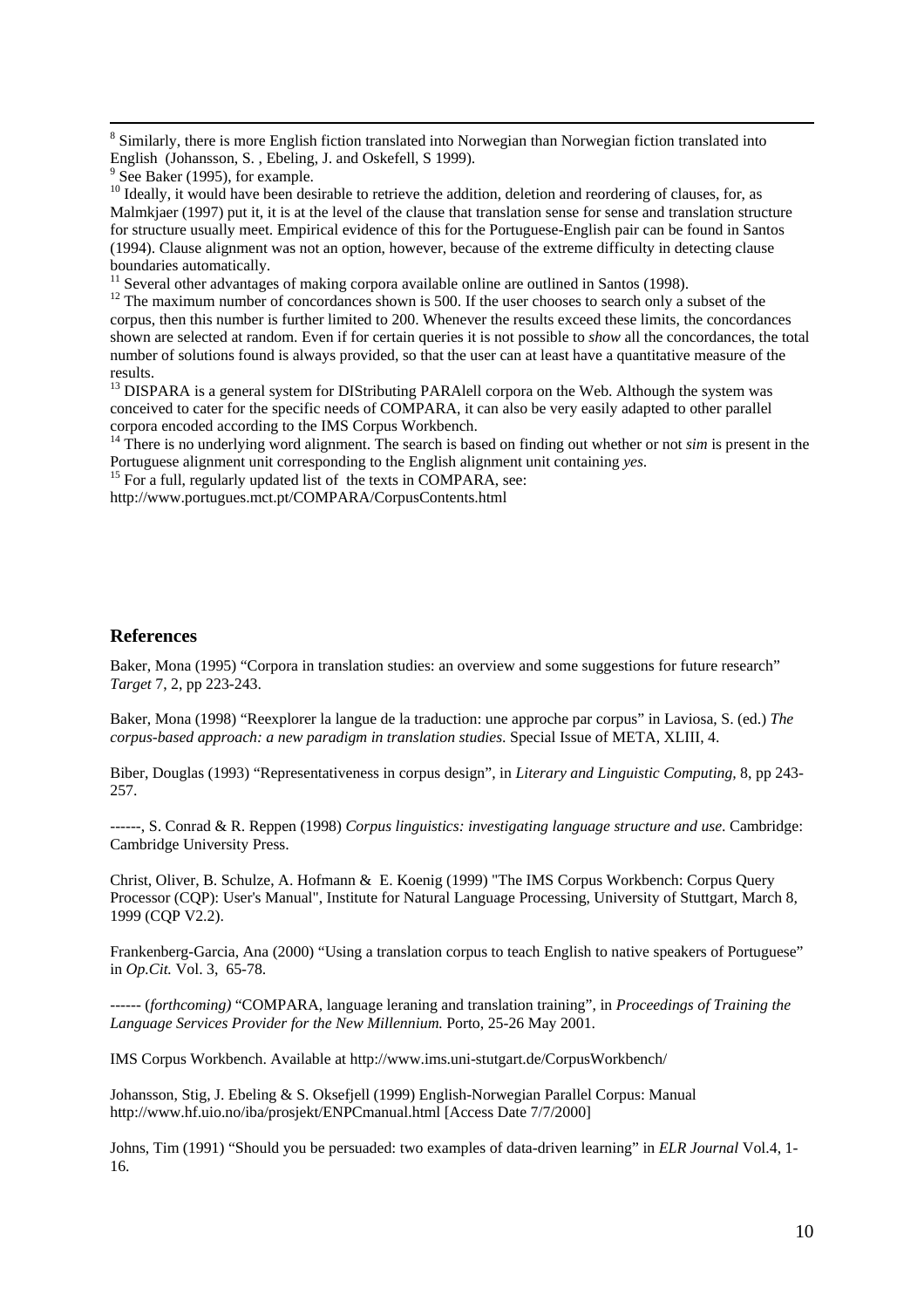Malmkjaer, Kirsten (1997) "Unit of translation" in Baker, M. (ed.)(1997) *The Routledge Encyclopedia of Translation Studies*. London: Routledge, pp 286-288.

Pearson, Jennifer (2000) "Translating popular science: implications for translator training" Paper presented at CULT2K, the Second International conference on Corpus Use and Learning to Translate. Bertinoro, 3-4 November 2000.

Santos, Diana. (1994) "Bilingual alignment and tense" in *Proceedings of the Second Annual Workshop on Very Large Corpora* (Kyoto, 4 August 1994), ACL, pp.129-141.

------ (1998) "Providing access to language resources through the World Wide Web: the Oslo Corpus of Bosnian Texts". In Antonio Rubio, Natividad Gallardo, Rosa Castro and Antonio Tejada (eds.), *Proceedings of The First International Conference on Language Resources and Evaluation* (Granada, 28-30 May 1998), Vol. 1, pp.475- 481.

------ & S. Oksefjell (1999) "Using a parallel corpus to validate independent claims", *Languages in Contrast*, Vol. 2(1):117-132.

Véronis, Jean (ed) (2000) *Parallel Text Processing*, Dordrecht: Kluwer Academic Publishers.